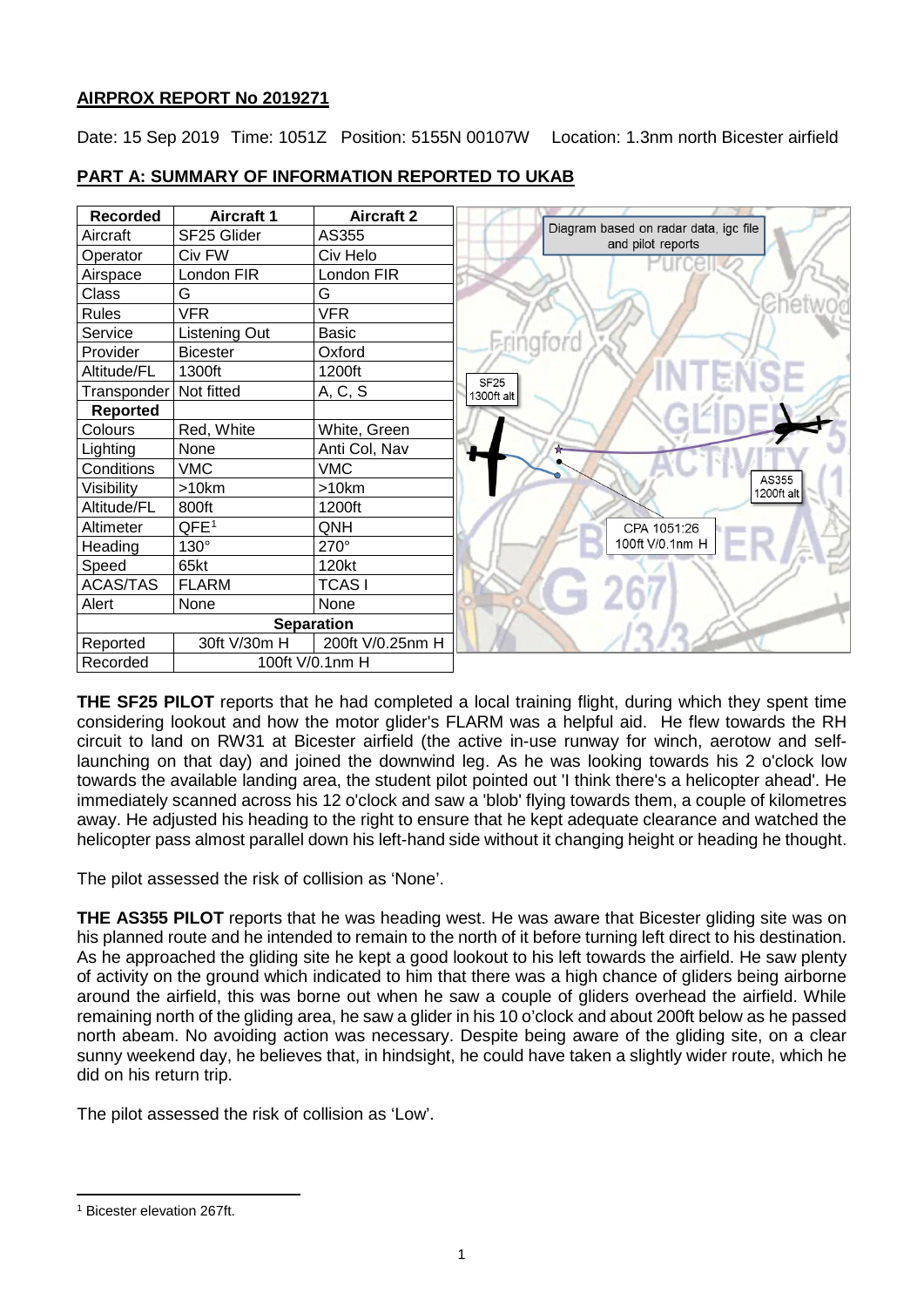**THE OXFORD CONTROLLER** reports that they were made aware on the 19th September 2019 that an Airprox occurred between an aircraft under a Basic Service with them and another aircraft near Bicester aerodrome. The aircraft came on frequency a few miles before Bicester and was passed generic Traffic Information to him about Bicester airfield being active. The pilot reported visual with two contacts. Nothing was reported on frequency.

### **Factual Background**

The weather at Oxford was recorded as follows:

METAR EGTK 151050Z 36007KT 9999 SCT026 21/13 Q1025

### **Analysis and Investigation**

### **UKAB Secretariat**

The SF25 and AS355 pilots shared an equal responsibility for collision avoidance and not to operate in such proximity to other aircraft as to create a collision hazard<sup>[2](#page-1-0)</sup>. If the incident geometry is considered as head-on or nearly so then both pilots were required to turn to the right<sup>[3](#page-1-1)</sup>. An aircraft operated on or in the vicinity of an aerodrome shall conform with or avoid the pattern of traffic formed by other aircraft in operation<sup>[4](#page-1-2)</sup>.



Figure 1: AS355 distance from Bicester Airfield at CPA

## **Comments**

## **BGA**

The area around Bicester is particularly busy with transiting traffic, we commend the SF25 crew for their lookout and the Squirrel pilot for their open and honest response.

## **Summary**

l

An Airprox was reported when an SF25 and an AS355 flew into proximity near Bicester airfield at 1051hrs on Sunday 15<sup>th</sup> September 2019. Both pilots were operating under VFR in VMC, the SF25 listening out on the Bicester frequency and the AS355 pilot in receipt of a Basic Service from Oxford.

<span id="page-1-0"></span><sup>2</sup> SERA.3205 Proximity.

<span id="page-1-1"></span><sup>3</sup> SERA.3210 Right-of-way (c)(1) Approaching head-on.

<span id="page-1-2"></span><sup>4</sup> SERA.3225 Operation on and in the Vicinity of an Aerodrome.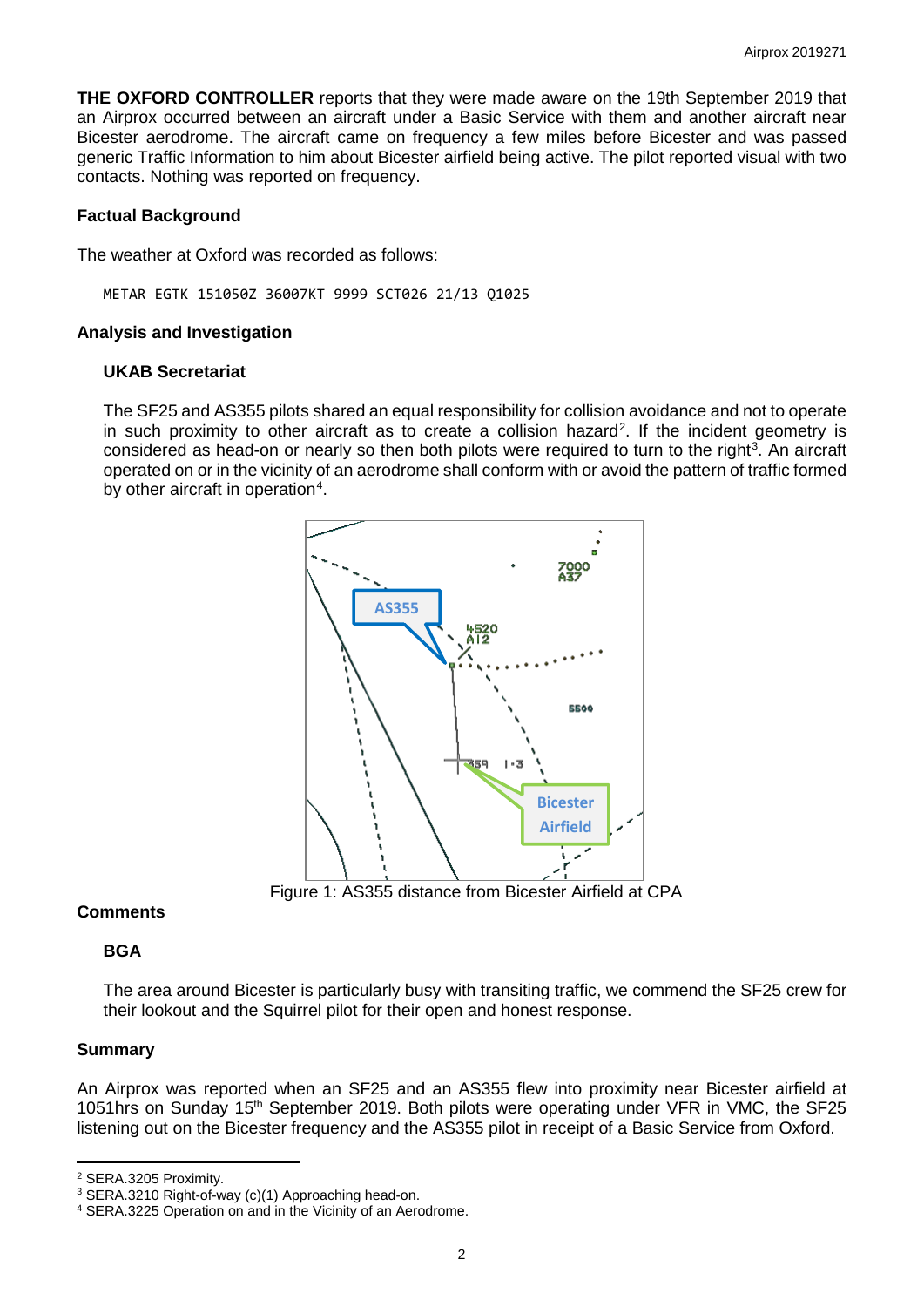## **PART B: SUMMARY OF THE BOARD'S DISCUSSIONS**

Information available consisted of reports from both pilots, radar photographs/video recordings, igc data and reports from the air traffic controller involved. Relevant contributory factors mentioned during the Board's discussions are highlighted within the text in bold, with the numbers referring to the Contributory Factors table displayed in Part C.

Due to the exceptional circumstances presented by the coronavirus pandemic, this incident was assessed as part of a 'virtual' UK Airprox Board meeting where members provided a combination of written contributions and dial-in/VTC comments. Although not all Board members were present for the entirety of the meeting and, as a result, the usual wide-ranging discussions involving all Board members were more limited, sufficient engagement was achieved to enable a formal assessment to be agreed along with the following associated comments.

The Board began by looking at the actions of the SF25 glider pilot. He had seen the AS355 at 2km and had turned slightly to increase separation. Noting his estimate of separation at CPA (30ft vertically and 30m horizontally), some members wondered why he had allowed himself to fly so close to the other aircraft and had not made a greater turn to provide more of a margin. Although the AS355 pilot was required to avoid the pattern of traffic at Bicester, if another aircraft is approaching and not deviating, then defensive flying would have suggested a greater turn away to achieve more than 30m separation. Members opined that the SF25 pilot may have placed too much reliance on expecting the AS355 pilot to see him and turn away in the belief that the AS355 pilot was too close to the glider site circuit (**CF6**). Commenting on the difference between the SF25 pilot's reported separation and the recorded separation (0.1nm equals 185m), members noted that there was a degree of inaccuracy in radar measurements, which meant that the separation could have been less. Nevertheless, they wondered whether the SF25 pilot had underestimated the separation somewhat given that he also did not think that there had been a risk of collision.

Turning to the actions of the AS355 pilot, the helicopter members commented that, as he himself acknowledged, he could have planned to route further from the glider site, although he did avoid Bicester by a wider margin on his return flight. Noting that Bicester glider site does not have an ATZ, some members believed that, at 1.3nm distance from the site, he had at least attempted to avoid it laterally by an adequate margin and that the issue was more about his chosen transit height. The Board often sees incidents where helicopters are transiting at or near to 1000ft height, which is exactly the height of many minor airfield circuits. One member commented that, by simply flying at 1500-2000ft when possible, many conflicts with minor airfield circuits could easily be avoided. As it happened, the AS355 pilot saw the SF25 later than desirable, probably due to the head-on aspect, and determined that no avoiding action was required at that point (**CF5**), probably because the SF25 pilot had already turned to avoid. Neither pilot had any specific information on the other aircraft (**CF3**), and their electronic warning systems were not compatible with each other (**CF4**); the AS355 was not FLARM equipped, and the SF25 was not transponder equipped.

For his part, because the SF25 was not transponder-equipped it did not display on the Oxford controller's radar which meant that the he could not see the confliction. As a result, the controller had no information to assist him in being able to pass any Traffic Information to the AS355 pilot. Furthermore, under a Basic Service the controller was not required to monitor the AS355 anyway, and so the AS355 pilot could not expect to receive Traffic Information (**CF1 & 2**).

Turning to the Risk, the Board agreed that because the SF25 pilot had seen the AS355 at 2km and was monitoring it throughout, there was no risk of collision. However, because the SF25 pilot could have done more to increase separation; the AS355 pilot could have avoided the pattern of traffic by a greater margin; and the AS355 pilot saw the SF25 later than desirable, the Board felt that safety had been reduced below the norm; Risk Category C.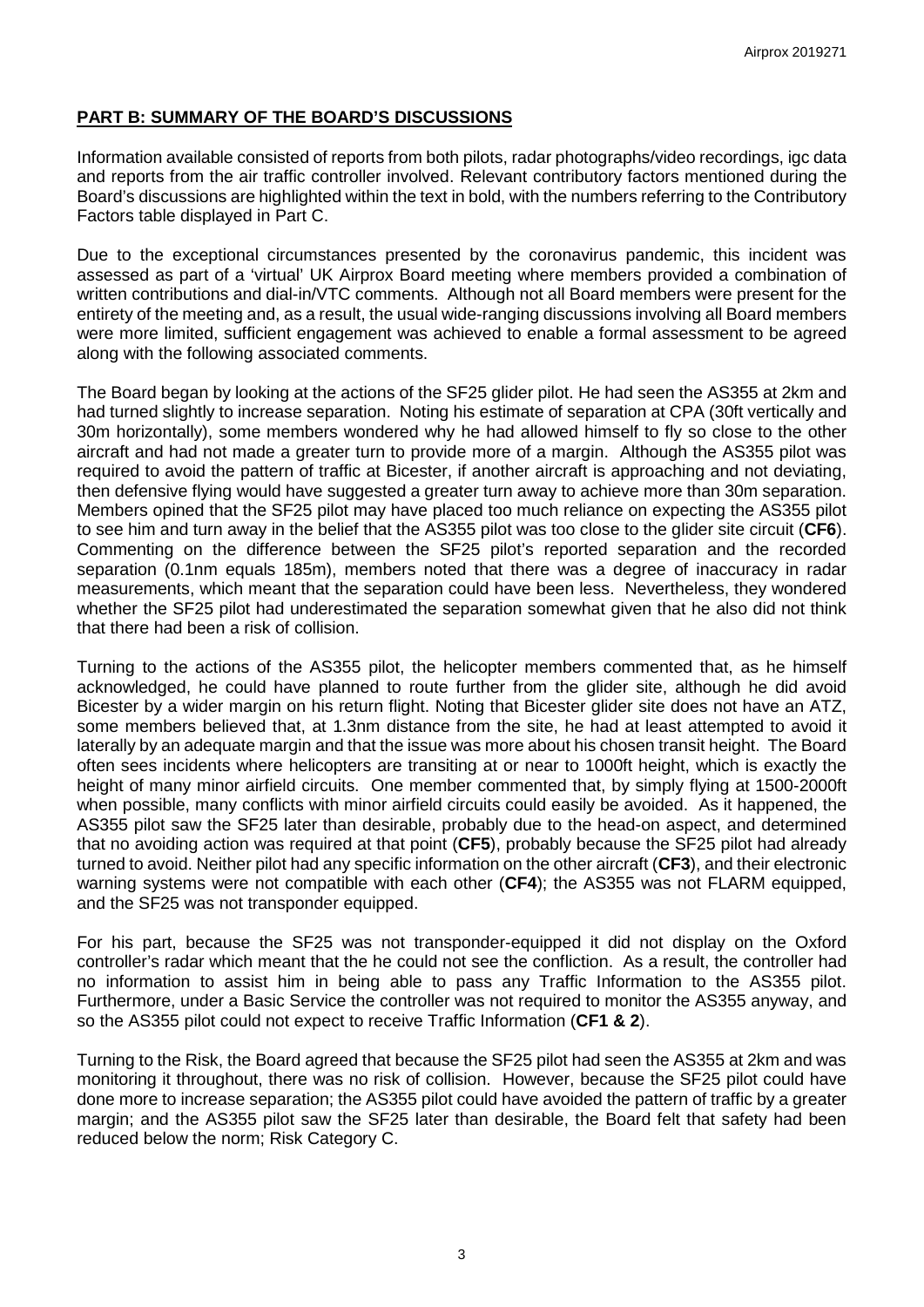# **PART C: ASSESSMENT OF CONTRIBUTORY FACTOR(S) AND RISK**

## Contributory Factor(s):

|     | 2019271                                                        |                                            |                                                                  |
|-----|----------------------------------------------------------------|--------------------------------------------|------------------------------------------------------------------|
| CF. | Factor                                                         | <b>Description</b>                         | Amplification                                                    |
|     | <b>Ground Elements</b>                                         |                                            |                                                                  |
|     | • Situational Awareness and Action                             |                                            |                                                                  |
| 1   | Contextual                                                     | • Situational Awareness and Sensory Events | Not required to monitor the aircraft under the agreed<br>service |
| 2   | Contextual                                                     | • Situational Awareness and Sensory Events | Generic, late, no or incorrect Situational Awareness             |
|     | <b>Flight Elements</b>                                         |                                            |                                                                  |
|     | • Situational Awareness of the Conflicting Aircraft and Action |                                            |                                                                  |
| 3   | Contextual                                                     | • Situational Awareness and Sensory Events | Generic, late, no or incorrect Situational Awareness             |
|     | • Electronic Warning System Operation and Compliance           |                                            |                                                                  |
| 4   | Technical                                                      | • ACAS/TCAS System Failure                 | Incompatible CWS equipment                                       |
|     | • See and Avoid                                                |                                            |                                                                  |
| 5   | <b>Human Factors</b>                                           | • Monitoring of Other Aircraft             | Late-sighting by one or both pilots                              |
| 6   | <b>Human Factors</b>                                           | • Perception of Visual Information         | Pilot was concerned by the proximity of the other<br>aircraft    |

Degree of Risk: C.

### Safety Barrier Assessment<sup>[5](#page-3-0)</sup>

In assessing the effectiveness of the safety barriers associated with this incident, the Board concluded that the key factors had been that:

### **Ground Elements:**

**Situational Awareness of the Confliction and Action** were assessed as **not used** because the Oxford controller was not aware of the presence of the SF25 glider because it was not visible on his radar screen.

### **Flight Elements:**

 $\overline{\phantom{a}}$ 

**Situational Awareness of the Conflicting Aircraft and Action** were assessed as **partially effective** because the AS355 pilot only had generic information regarding gliders in the area of Bicester gliding site.

**Electronic Warning System Operation and Compliance** were assessed as **ineffective** because the aircraft were flitted with electronic warning systems that were incompatible.

<span id="page-3-0"></span><sup>&</sup>lt;sup>5</sup> The UK Airprox Board scheme for assessing the Availability, Functionality and Effectiveness of safety barriers can be found on the [UKAB Website.](http://www.airproxboard.org.uk/Learn-more/Airprox-Barrier-Assessment/)